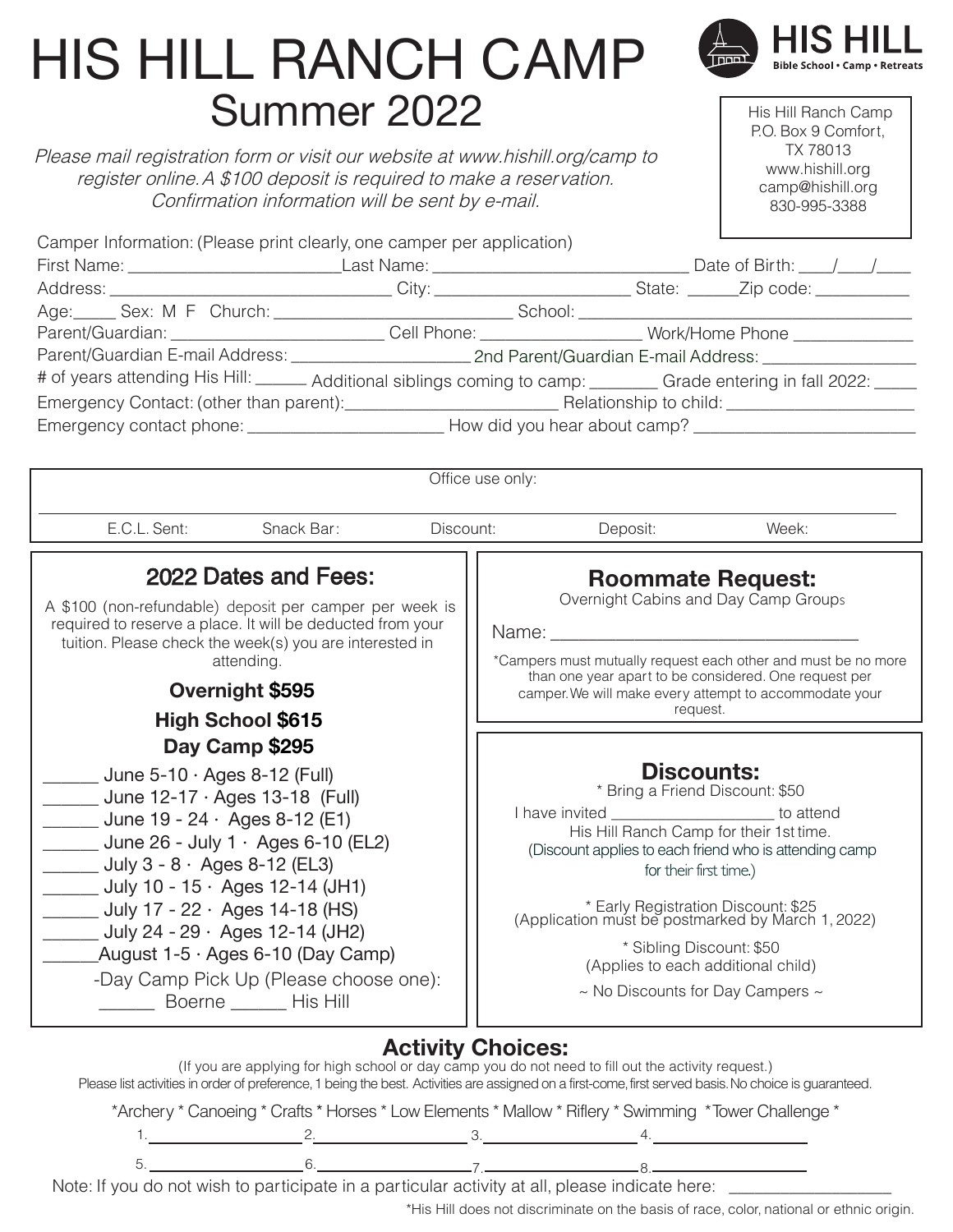Please Complete and Return to:

His Hill Ranch Camp P.O. Box 9 Comfort, TX 78013

*office use only* Week Code: Initial

# **Camper Medical and Release Form 2022**

To be completed by parent or guardian, please print clearly, one camper per form

| Name: Last First First Middle initial Birthday: Age at Camp: Weight: Sex M F                                                                                                                                                                                                  |                                                                                                                                                                                                                                |                                                                                                                                               |  |
|-------------------------------------------------------------------------------------------------------------------------------------------------------------------------------------------------------------------------------------------------------------------------------|--------------------------------------------------------------------------------------------------------------------------------------------------------------------------------------------------------------------------------|-----------------------------------------------------------------------------------------------------------------------------------------------|--|
|                                                                                                                                                                                                                                                                               |                                                                                                                                                                                                                                |                                                                                                                                               |  |
| Social Security Number:<br>Custodial Parent/Guardian:<br>Custodial Parent/Guardian:<br>Home Phone: Cell: Cell:                                                                                                                                                                |                                                                                                                                                                                                                                |                                                                                                                                               |  |
|                                                                                                                                                                                                                                                                               | Parent/Guardian's Insurance Carrier: Carrier: Carrier: City 4: Computer 3: Computer 3: Computer 3: Computer 3: Computer 3: Computer 3: Computer 3: Computer 3: Computer 3: Computer 3: Computer 3: Computer 3: Computer 3: Com |                                                                                                                                               |  |
| Health History-check if applicable<br>Asthma<br>Ear Infections<br><b>Example Heart Trouble</b><br><b>Seizures</b><br>Diabetes<br>Measles<br>Chicken Pox<br><b>Mumps</b><br>Psychiatric Treatment<br><b>Eating Disorder</b><br>Autism/Aspergers<br>Bleeding/Clotting Disorders | Wears Glasses<br>Wears Contacts<br>Bed Wetting<br>Serious Injury<br>Serious Illness<br>Serious Headaches<br>Fainting<br>CI Disturbance<br>Operations (list dates)<br>________Other (specify below)                             | Allergies-Specify, describe reaction and management<br>Insect Stings:<br>Poison Ivy/Oak:<br>Hay Fever:<br>$\frac{Foods(list):}{Foods(list):}$ |  |
| Please add any additional information that may affect his/her stay at<br>$\text{camp:}\n \overrightarrow{\qquad \qquad }$                                                                                                                                                     |                                                                                                                                                                                                                                | <u> 1989 - Johann Stoff, amerikansk politiker (* 1908)</u>                                                                                    |  |

#### **Medications to be taken routinely during camp:**

Bring enough medication to last the entire time at camp. Over the counter and prescription medicine (including inhalers) must be in their original packaging/bottle. Prescription medicine must identify the prescribing physician, the name of the medicine, the dosage and the frequency of administration. Sample medication or any changes to the original prescription require a note written by the prescribing physician on their office letterhead.

| This person takes NO Medication on a routine basis This person takes medication as follows:        |  |  |  |  |
|----------------------------------------------------------------------------------------------------|--|--|--|--|
| Reason for taking                                                                                  |  |  |  |  |
|                                                                                                    |  |  |  |  |
|                                                                                                    |  |  |  |  |
|                                                                                                    |  |  |  |  |
| Reason for taking                                                                                  |  |  |  |  |
| Attach additional pages for more medication.                                                       |  |  |  |  |
| Identify any medications taken during the school year that camper does not take during the summer. |  |  |  |  |
|                                                                                                    |  |  |  |  |